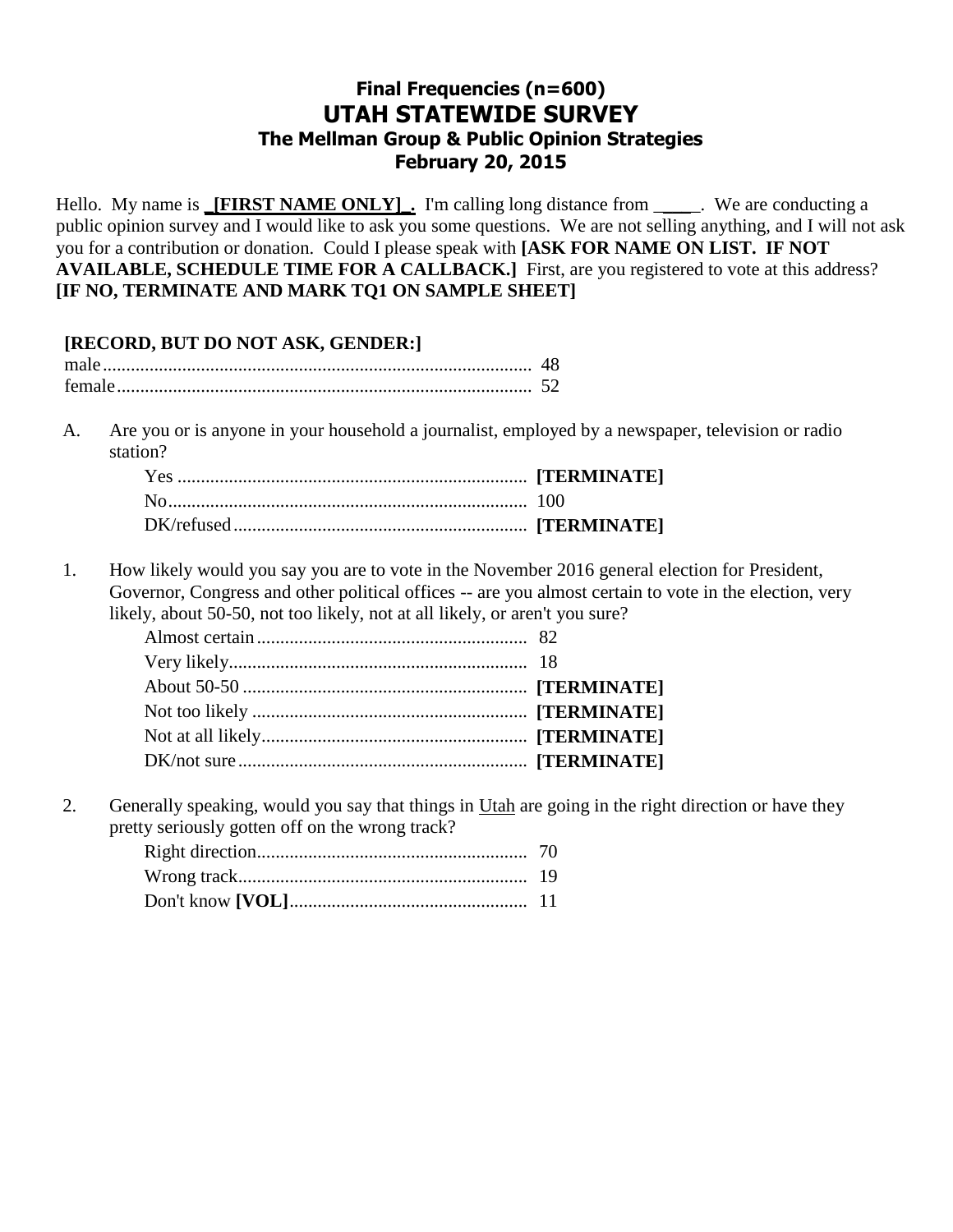On a day-to-day basis, using a scale from ZERO to TEN where zero means you do NOT FEEL SAFE  $3.$ AT ALL and ten means you feel COMPLETELY SAFE, how safe do you personally feel in your community? Of course you can choose any number between zero and ten. [RECORD ACTUAL NUMBER. DK/REFUSED=99]\_\_\_\_\_

| $\theta$       |
|----------------|
| $\theta$       |
| $\theta$       |
| $\overline{1}$ |
| 3              |
|                |
| 9              |
| 29             |
| 27             |
| 25             |
| - ()           |
|                |

 $4.$ Over the past two decades, do you think crime in Utah has increased, stayed the same, or gone down?  $\Delta \sim 10^4$ 

 $\sim$   $\sim$ 

5. In your opinion, what should be the main purpose of sending a person to prison? [RANDOMIZE LIST] [ALLOW ONLY ONE RESPONSE] **Q.5B** What is the second most important purpose? [ALLOW ONLY ONE RESPONSE]

|                                            | U.5<br>1st | V.5B<br>2nd |
|--------------------------------------------|------------|-------------|
|                                            | - 17       | 16          |
| To rehabilitate the individual so he might |            |             |
|                                            |            | 19          |
| To keep him locked up in order to protect  |            |             |
| society from future crimes he might commit | -29        | 23          |
| To deter others who might commit crimes    |            | 13          |
|                                            |            | 22          |
|                                            |            | 6           |

Do you think the state of Utah should sentence more offenders to prison, sentence fewer offenders to 6. prison, or should Utah sentence about the same number of offenders to prison as it does now?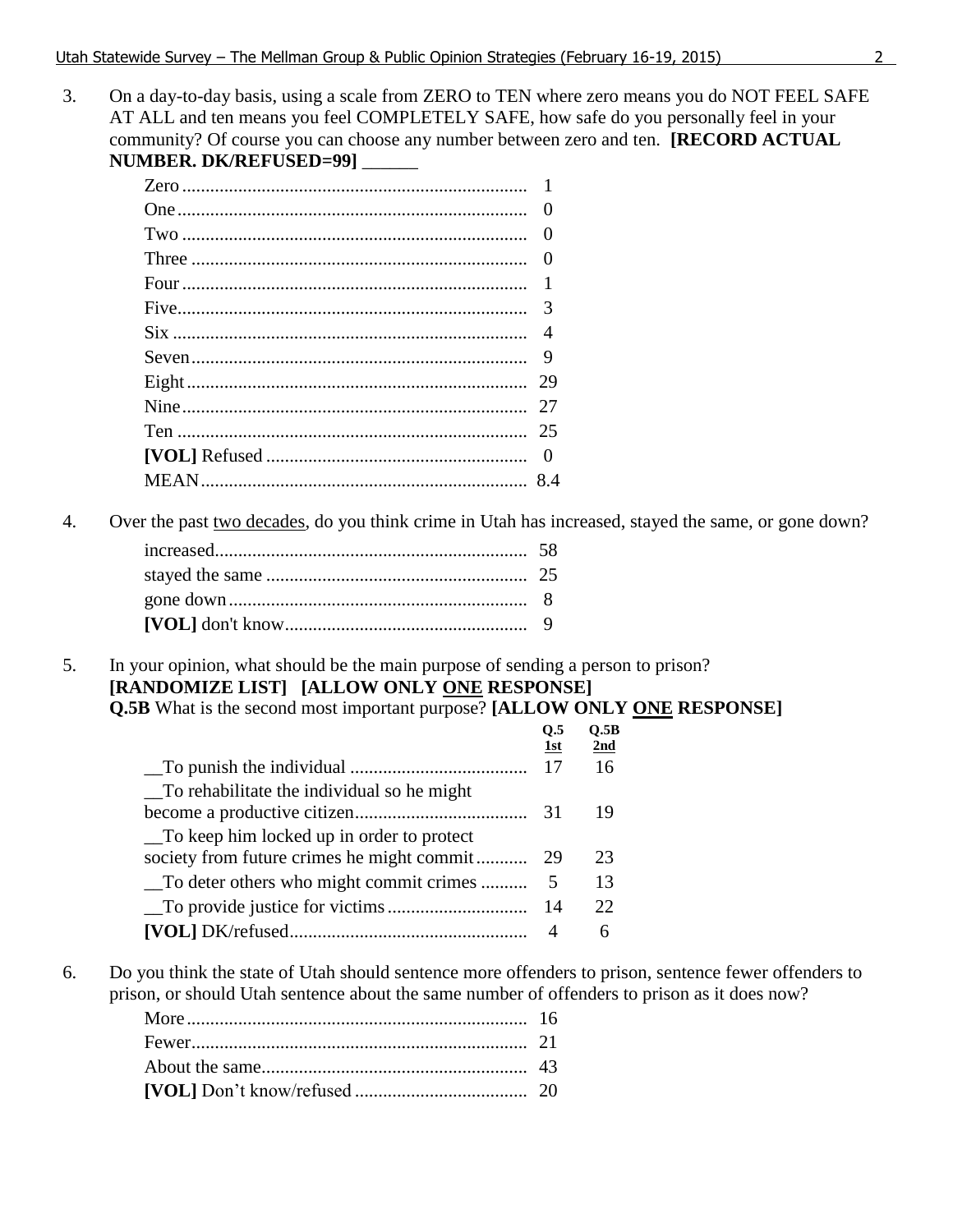Now, I am going to read you some different statements that people make about changing and reforming the criminal sentencing and corrections system in Utah. After I read each one, please tell me if you agree or disagree with that statement. **[IF AGREE/DISAGREE, ASK:]** And would you say you STRONGLY (agree/disagree) with that statement or just NOT SO STRONGLY (agree/disagree)?

|     | [RANDOMIZE Q.7/8-Q.17]                                                                                                                                                                                                                           |    | DIS-<br><b>AGREE AGREE</b> | Agree<br>Strong | Agree<br><b>NSS</b> | NSS            | Disagree Disagree<br>Strong | [vol]<br>DK    |
|-----|--------------------------------------------------------------------------------------------------------------------------------------------------------------------------------------------------------------------------------------------------|----|----------------------------|-----------------|---------------------|----------------|-----------------------------|----------------|
|     | [SPLIT SAMPLE J]                                                                                                                                                                                                                                 |    |                            |                 |                     |                |                             |                |
| 7.  | We need to invest in supervision and programs that<br>reduce the likelihood that parolees will end up back                                                                                                                                       | 91 | 8                          | 71              | 19                  | 5              | 3                           | $\mathbf{I}$   |
|     | [SPLIT SAMPLE K]                                                                                                                                                                                                                                 |    |                            |                 |                     |                |                             |                |
| 8.  | _Forty six percent of inmates leaving Utah prisons return<br>within 3 years. So, if we're serious about public safety,<br>we need to invest in supervision and programs that reduce<br>the likelihood that parolees will end up back behind bars | 88 | 9                          | 70              | 18                  | 5              | 3                           | 3              |
|     | [RESUME ASKING EVERYBODY]                                                                                                                                                                                                                        |    |                            |                 |                     |                |                             |                |
| 9.  | Prisons are a government spending program, and just<br>like any other government spending program they need to<br>be put to the cost-benefit test to make sure taxpayers are                                                                     | 85 | 12                         | 66              | 19                  | $\overline{7}$ | 5                           | 3              |
| 10. | It does not matter how much it costs to lock up<br>criminals, we should pay whatever it takes to make sure                                                                                                                                       | 65 | 33                         | 40              | 24                  | 18             | 15                          | 2              |
| 11. | Policy makers should not let people out of prison early                                                                                                                                                                                          | 81 | 15                         | 62              | 19                  | 8              | $\tau$                      | $\overline{4}$ |
| 12. | _Parole and probation are just a slap on the wrist and not                                                                                                                                                                                       | 51 | 45                         | 32              | 19                  | 26             | 18                          | 5              |
| 13. | Some of the money that Utah is spending on locking up<br>low level offenders should be shifted to strengthening<br>mandatory community supervision programs like                                                                                 | 79 | 15                         | 48              | 30                  | 9              | 6                           | 6              |
| 14. | We have too many low-level non-violent offenders in<br>prison. We need alternatives to incarceration that cost less                                                                                                                              | 84 | 9                          | 60              | 24                  | 5              | 5                           | 7              |
|     | 15. I would support shorter prison sentences for low-level<br>offenders if that permitted the state to pay for better<br>probation and parole, swifter sanctions and more required<br>substance abuse and mental health treatment for offenders  | 86 | 11                         | 63              | 23                  | 6              | 5                           | 3              |
| 16. | It does not matter whether an offender is in prison for<br>14 or 20 or 26 months. What really matters is that the<br>system does a better job of making sure that when an<br>offender does get out, he is less likely to commit another          |    |                            |                 |                     |                |                             |                |
| 17. | _I would support shorter prison sentences for inmates                                                                                                                                                                                            | 91 | 8                          | 75              | 16                  | $\overline{4}$ | $\overline{4}$              | 2              |
|     | who complete rehabilitative substance abuse and mental                                                                                                                                                                                           | 85 | 13                         | 58              | 27                  | 6              | 6                           | 2              |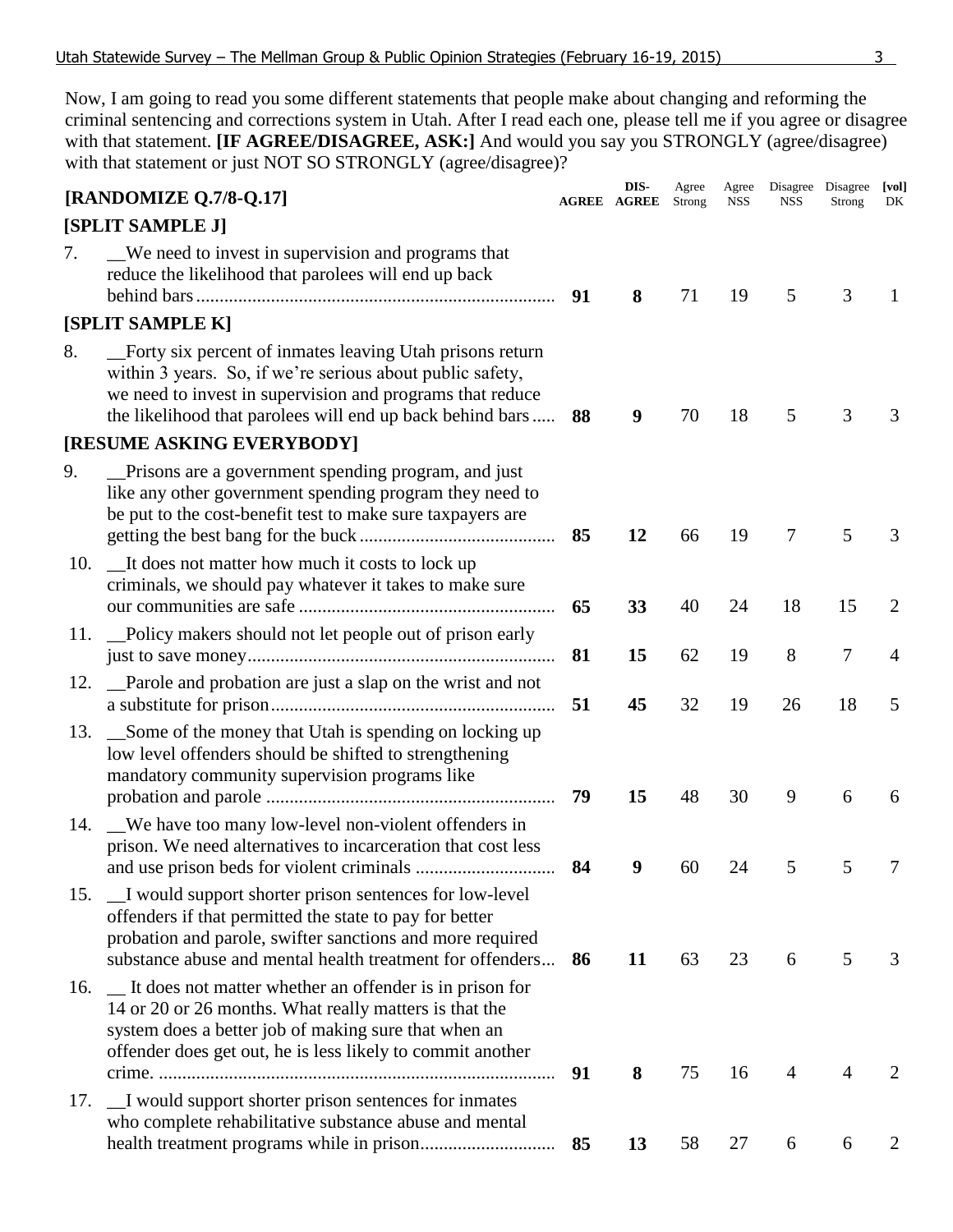## **[SPLIT SAMPLE J]**

18. Do you believe that Utah spends too much on prisons and that such spending is crowding out funding for other pressing priorities like job development, education and roads and transportation? **[IF**  YES/NO, ASK:] And would you say you STRONGLY (agree/disagree) with that statement or just NOT SO STRONGLY (agree/disagree)?

|  | 34 |
|--|----|
|  |    |

## **[SPLIT SAMPLE K]**

19. Utah spent \$269 million dollars on prisons in 2013. Do you believe that such spending is crowding out funding for other pressing priorities like job development, education and roads and transportation? **[IF**  YES/NO, ASK:] And would you say you STRONGLY (agree/disagree) with that statement or just NOT SO STRONGLY (agree/disagree)?

## **[RESUME ASKING EVERYONE]**

20. Which of the following statements comes closer to your point of view: **[ROTATE STATEMENTS]**

\_\_**Statement A**: In 2013, Utah spent \$269 million dollars on corrections. That's too much. There are more effective, less expensive ways to protect public safety while holding offenders accountable for their crimes.

## **OR**

\_\_**Statement B**: People who commit crimes belong behind bars, end of story. It may cost a lot of money to run prisons, but it would cost society more in the long run if more criminals were on the street.

**[IF A OR B, ASK:]** Do you feel that way strongly or not so strongly?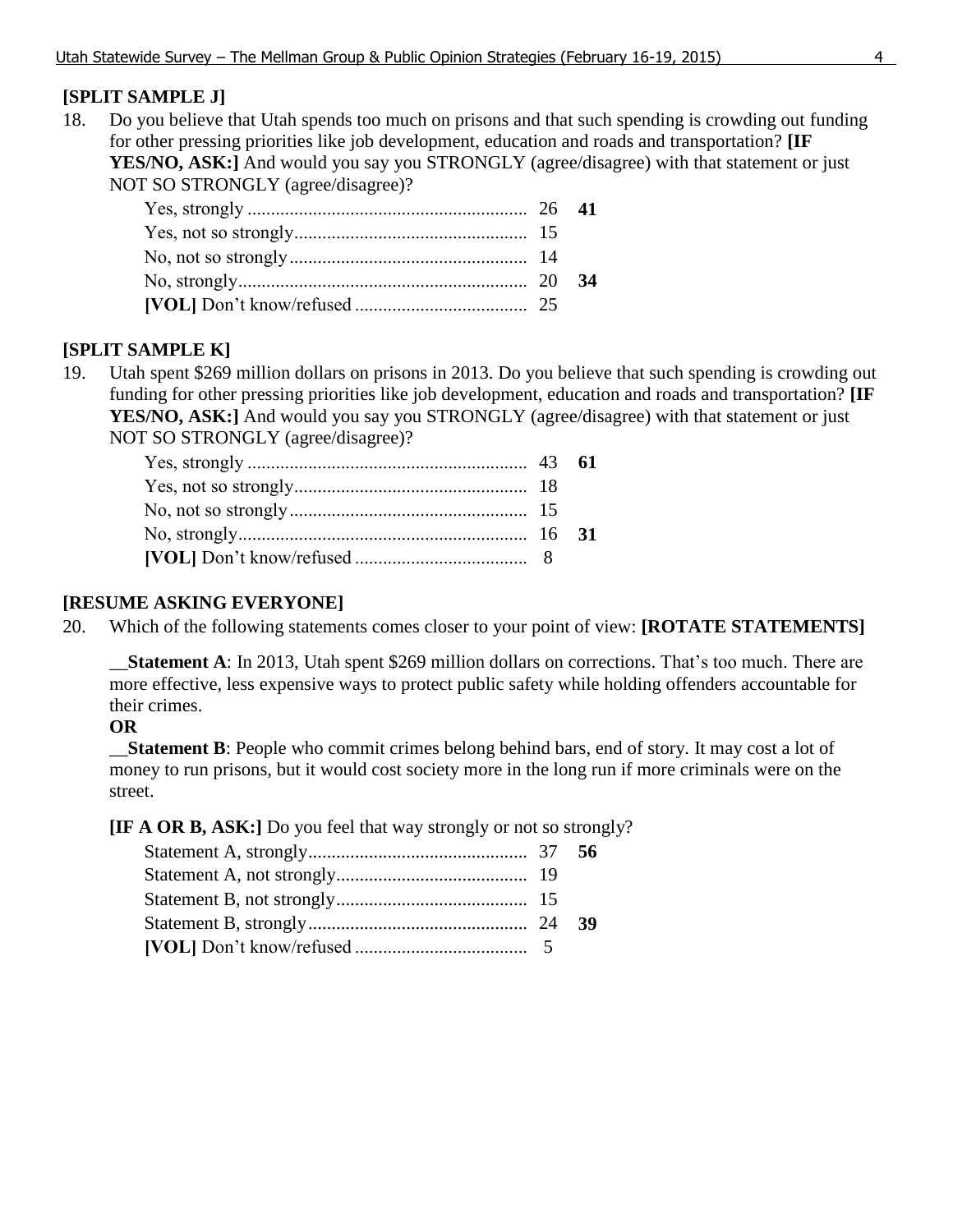## **[SPLIT SAMPLE J]**

21. Almost half of inmates released from Utah prisons return to prison within three years. Do you believe Utah offers enough reentry services like substance abuse treatment and temporary housing to individuals who are released from prison and are transitioning back into the community?

## **[SPLIT SAMPLE K]**

22. Do you believe Utah offers enough reentry services like substance abuse treatment and temporary housing to individuals who are released from prison and are transitioning back into the community?

## **[SPLIT SAMPLE X]**

23. Currently simple drug possession is a felony which carries with it a penalty of up to 5 years in prison. A commission of Democratic and Republican criminal justice practitioners including law enforcement, judges, and treatment experts recently suggested reducing the penalty for simple drug possession to a misdemeanor which carries with it a penalty of up to 1 year in prison. Do you find this proposal generally acceptable or generally unacceptable? **[IF ACCEPTABLE/ UNACCEPTABLE, ASK:]** And do you feel that it is STRONGLY (acceptable/ unacceptable) or NOT SO STRONGLY (acceptable/ unacceptable)?

## **[SPLIT SAMPLE Y]**

24. Currently simple drug possession is a felony which carries with it a penalty of up to 5 years in prison. Some people recently suggested reducing the penalty for simple drug possession to a misdemeanor which carries with it a penalty of up to 1 year in prison. Do you find this proposal generally acceptable or generally unacceptable? **[IF ACCEPTABLE/ UNACCEPTABLE, ASK:]** And do you feel that it is STRONGLY (acceptable/ unacceptable) or NOT SO STRONGLY (acceptable/ unacceptable)?

| 65 |
|----|
|    |
|    |
|    |
|    |
|    |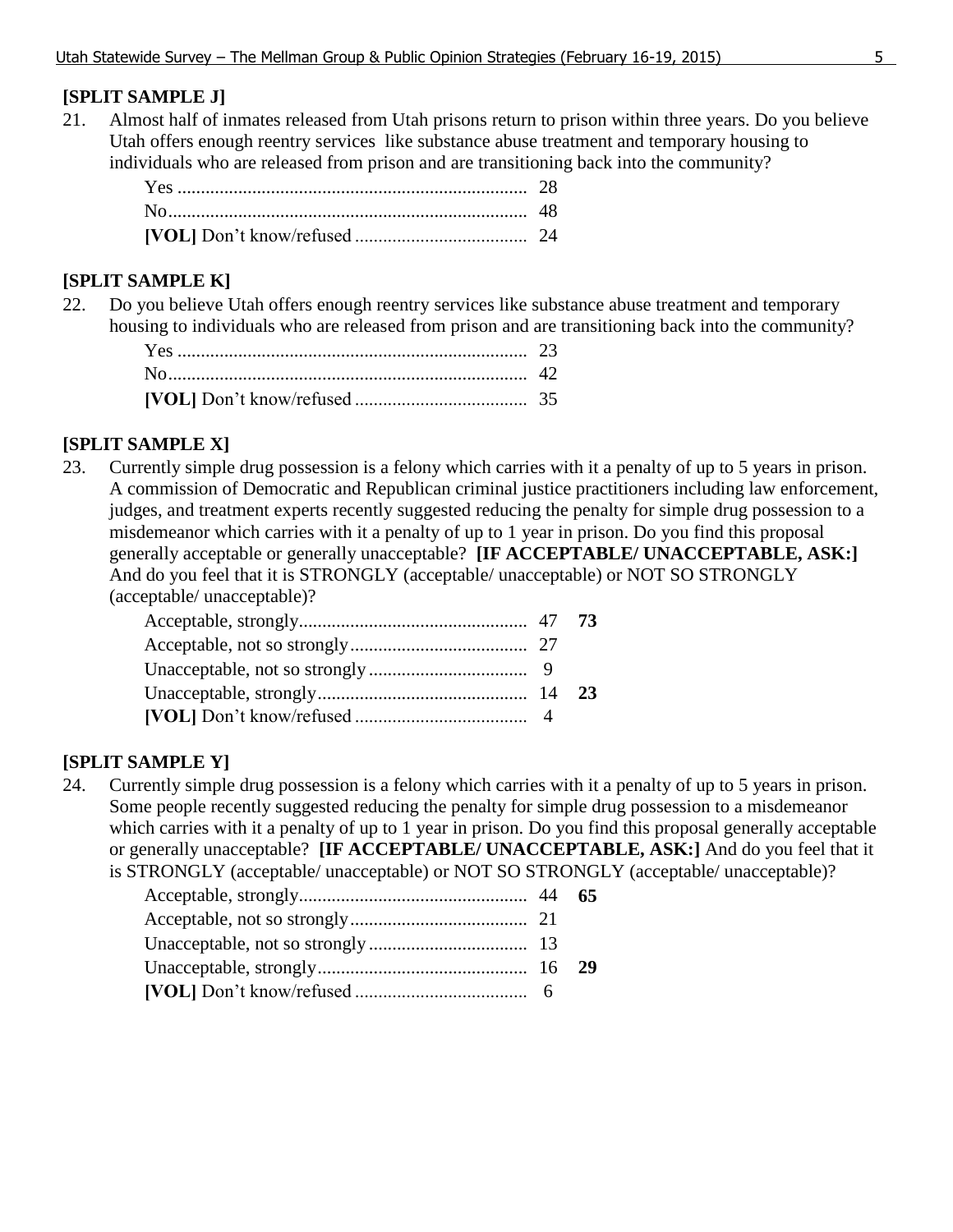## **[RESUME ASKING EVERYONE]**

25. Now I'm going to read you some things that people are saying about the proposal to reduce the penalty for simple drug possession from a felony to a misdemeanor. With whom do you agree more? **[ROTATE STATEMENTS]**

\_\_**Supporters** of this proposal say that prison is not the best place for people who are addicted to drugs. Requiring offenders to get treatment and increasing community supervision rather than sending them to prison will more effectively stop the cycle of addiction and make our communities safer. **OR**

\_\_**Opponents** of this proposal say that the threat of a felony conviction and a prison sentence helps deter people from drug use. Reducing drug possession to a misdemeanor sends the wrong message and will lead to more crime.

**[IF SUPPORTERS/OPPONENTS, ASK:]** Do you feel that way strongly or not so strongly?

26. Without any reform, Utah's prison system will grow by 37% over the next 20 years, costing state taxpayers an additional \$542 million dollars. Which of the following statements comes closest to your point of view about that? **[ROTATE STATEMENTS]**

\_\_**Statement A**: State leaders should reform the system so it costs less, while implementing less costly programs that are proven to reduce future crime. **OR**

\_\_**Statement B**: Those who violate the law need to be punished, and we should not let the cost of prison determine how many people are sentenced to prison or for how long.

**[IF A OR B, ASK:]** Do you feel that way strongly or not so strongly?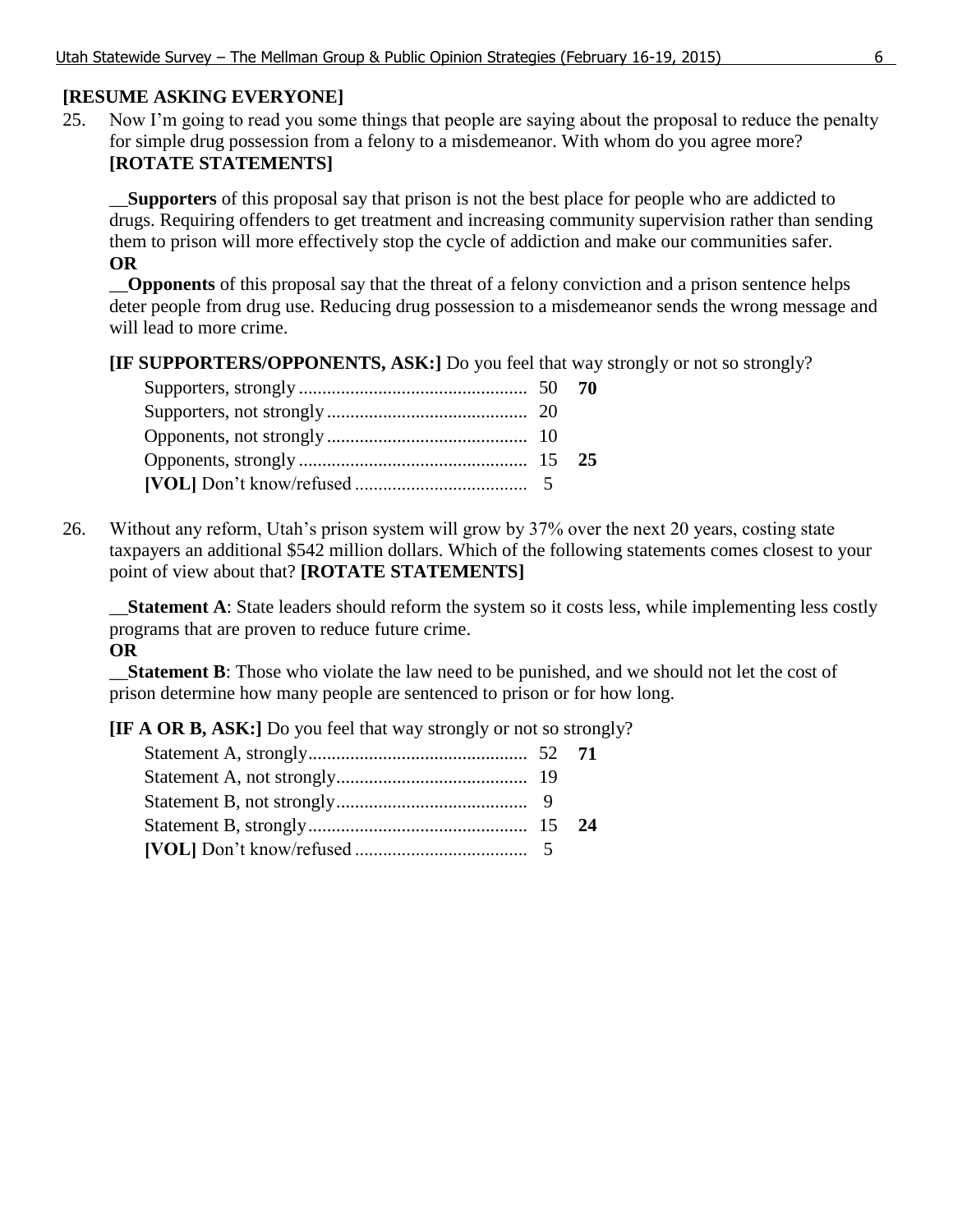As we've been discussing, Utah's prison population and spending on corrections have increased even though the crime rate has gone down. Now, I am going to read to you some things that could be done to reduce the size and cost of Utah's prison population. Please tell me if you find each of these proposals generally acceptable or generally unacceptable. **[IF ACCEPTABLE/ UNACCEPTABLE, ASK:]** And, do you feel that it is STRONGLY (acceptable/unacceptable) or NOT-SO-STRONGLY (acceptable/unacceptable)?

|                                                  |             | ACCEPT- UNACCEPT- Accep Accep Unaccep Unaccep [vol] |        |            |                |   |                             |
|--------------------------------------------------|-------------|-----------------------------------------------------|--------|------------|----------------|---|-----------------------------|
| [RANDOMIZE Q.27-Q.32]                            | <b>ABLE</b> | <b>ABLE</b>                                         | Strong | <b>NSS</b> | <b>NSS</b>     |   | Strong DK/ref               |
| 27. Allow all but the most serious offenders to  |             |                                                     |        |            |                |   |                             |
| earn time off their prison terms for completing  |             |                                                     |        |            |                |   |                             |
| required rehabilitation and treatment programs   |             |                                                     |        |            |                |   |                             |
| that are designed to increase their chances for  |             |                                                     |        |            |                |   |                             |
|                                                  | 83          | 14                                                  | 54     | 28         | 7              | 7 | 3                           |
| 28. Reduce sentences for offenders convicted of  |             |                                                     |        |            |                |   |                             |
| drug possession and invest the savings into      |             |                                                     |        |            |                |   |                             |
|                                                  |             |                                                     |        |            |                |   |                             |
| mandatory substance abuse and mental health      |             |                                                     |        |            |                |   |                             |
|                                                  | 83          | 15                                                  | 58     | 25         | 6              | 9 |                             |
| 29. Divert offenders convicted of low level non- |             |                                                     |        |            |                |   |                             |
| violent crimes away from prison and into         |             |                                                     |        |            |                |   |                             |
| probation, supervision and required              |             |                                                     |        |            |                |   |                             |
| community-based treatment programs               | 87          | 11                                                  | 61     | 26         | 6              | 5 | $\mathcal{D}_{\mathcal{L}}$ |
| 30. Send fewer low level, non-violent offenders  |             |                                                     |        |            |                |   |                             |
| to prison and reinvest some of the savings to    |             |                                                     |        |            |                |   |                             |
| create a stronger probation and parole system    |             |                                                     |        |            |                |   |                             |
| that holds offenders accountable for their       |             |                                                     |        |            |                |   |                             |
|                                                  | 86          | 11                                                  | 57     | 29         | 6              | 5 | 2                           |
|                                                  |             |                                                     |        |            |                |   |                             |
| 31. Shorten prison sentences for certain low     |             |                                                     |        |            |                |   |                             |
|                                                  | 86          | 11                                                  | 55     | 31         | $\overline{7}$ | 4 | 3                           |
| 32. Allow prisoners to earn time off by          |             |                                                     |        |            |                |   |                             |
|                                                  | 81          | 17                                                  | 52     | 29         | 7              | 9 | 3                           |

## **THANK YOU. THE FEW REMAINING QUESTIONS ARE FOR STATISTICAL PURPOSES ONLY.**

| 33. Have you or a member of your immediate family been a victim of a violent crime?        |  |  |
|--------------------------------------------------------------------------------------------|--|--|
| <b>IF YES. ASK:</b> And does that apply to you, to someone else in your household or both? |  |  |
|                                                                                            |  |  |
|                                                                                            |  |  |
|                                                                                            |  |  |
|                                                                                            |  |  |
|                                                                                            |  |  |

34. Have you or a member of your immediate family been a victim of a non-violent crime?

**[IF YES. ASK:]** And does that apply to you, to someone else in your household or both?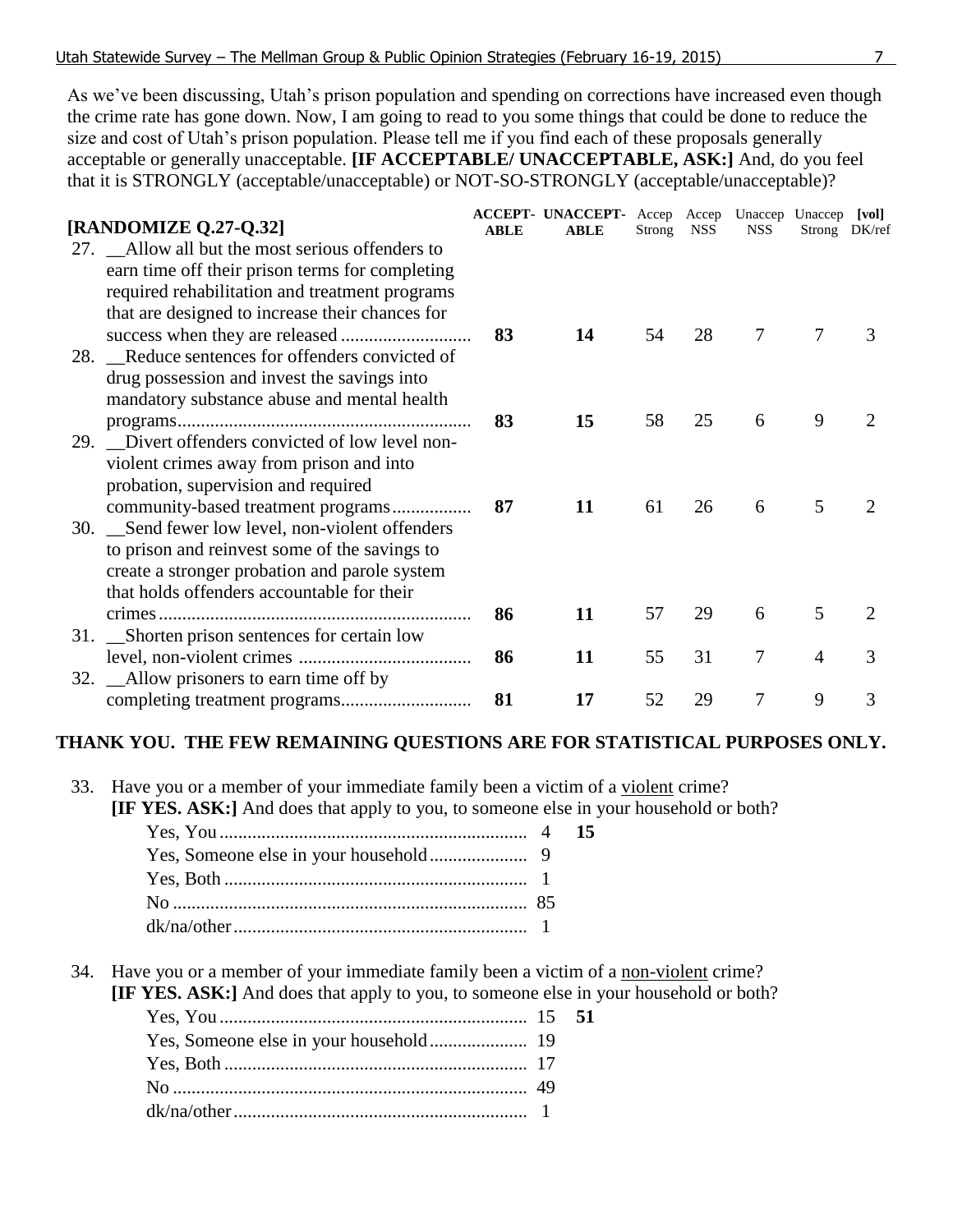## 35. Have you or someone in your immediate family ever been in prison or on probation or parole? **[IF YES. ASK:]** And does that apply to you, to someone else in your household or both?

## 36. Are you or someone in your immediate family active in Law Enforcement?

**[IF YES. ASK:]** And does that apply to you, to someone else in your household or both?

#### 37. What is your age? **[CODE ACTUAL AGE. REFUSED=99**] \_\_\_\_\_\_

#### 38. What was the last level of schooling you completed?

39. Generally speaking, do you think of yourself as a Republican, a Democrat, an independent, or something else? **[IF REPUBLICAN OR DEMOCRAT ASK:]** Do you consider yourself a strong (Republican/Democrat) or a not so strong (Republican/Democrat)? **[IF INDEPENDENT ASK:]** Would you say that you lean more toward the Republicans or more toward the Democrats?

|  | 23 |
|--|----|
|  |    |
|  |    |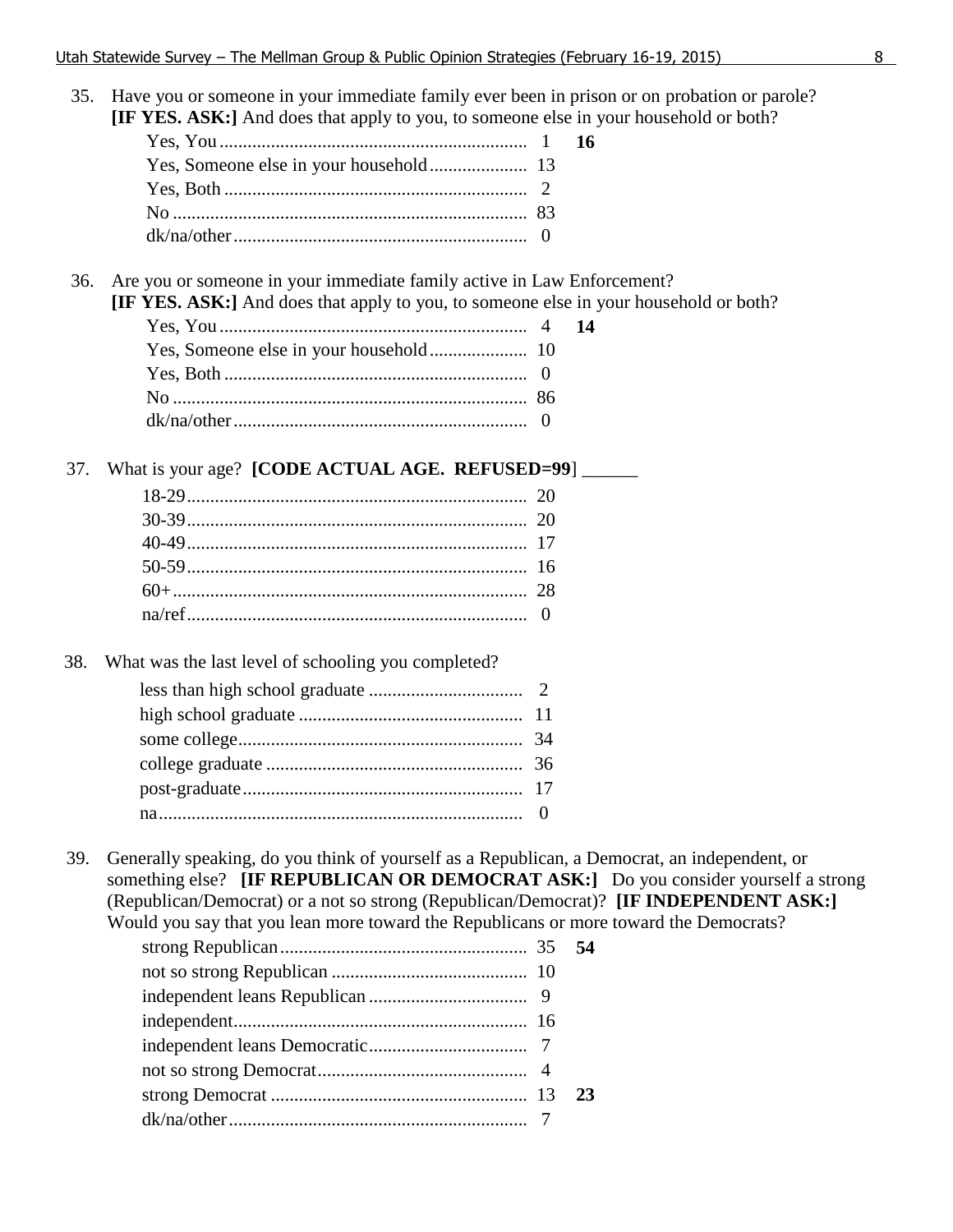| 40. | Do you consider yourself very liberal, somewhat liberal, moderate, somewhat conservative or very<br>conservative? [IF MODERATE, ASK:] Do you tend to lean toward the liberal or conservative<br>side? |  |    |  |  |
|-----|-------------------------------------------------------------------------------------------------------------------------------------------------------------------------------------------------------|--|----|--|--|
|     |                                                                                                                                                                                                       |  | 22 |  |  |
|     |                                                                                                                                                                                                       |  |    |  |  |
|     |                                                                                                                                                                                                       |  |    |  |  |
|     |                                                                                                                                                                                                       |  |    |  |  |
|     |                                                                                                                                                                                                       |  |    |  |  |
|     |                                                                                                                                                                                                       |  |    |  |  |
|     |                                                                                                                                                                                                       |  | 55 |  |  |
|     |                                                                                                                                                                                                       |  |    |  |  |
| 41. | Are you black, white, Hispanic, Asian, Native American or some other race?                                                                                                                            |  |    |  |  |
|     |                                                                                                                                                                                                       |  |    |  |  |
|     |                                                                                                                                                                                                       |  |    |  |  |
|     |                                                                                                                                                                                                       |  |    |  |  |
|     |                                                                                                                                                                                                       |  |    |  |  |
|     |                                                                                                                                                                                                       |  |    |  |  |
|     |                                                                                                                                                                                                       |  |    |  |  |
|     |                                                                                                                                                                                                       |  |    |  |  |
| 42. | Are you Protestant, Catholic, Mormon, Jewish, or something else?                                                                                                                                      |  |    |  |  |
|     |                                                                                                                                                                                                       |  |    |  |  |
|     |                                                                                                                                                                                                       |  |    |  |  |
|     |                                                                                                                                                                                                       |  |    |  |  |
|     |                                                                                                                                                                                                       |  |    |  |  |
|     |                                                                                                                                                                                                       |  |    |  |  |
|     |                                                                                                                                                                                                       |  |    |  |  |
|     |                                                                                                                                                                                                       |  |    |  |  |
| 43. | In which of the following ranges does your family income fall? [READ LIST]                                                                                                                            |  |    |  |  |
|     |                                                                                                                                                                                                       |  |    |  |  |
|     |                                                                                                                                                                                                       |  |    |  |  |
|     |                                                                                                                                                                                                       |  |    |  |  |
|     |                                                                                                                                                                                                       |  |    |  |  |
|     |                                                                                                                                                                                                       |  |    |  |  |
|     |                                                                                                                                                                                                       |  |    |  |  |
|     |                                                                                                                                                                                                       |  |    |  |  |
|     |                                                                                                                                                                                                       |  |    |  |  |
|     |                                                                                                                                                                                                       |  |    |  |  |
|     |                                                                                                                                                                                                       |  |    |  |  |
|     |                                                                                                                                                                                                       |  |    |  |  |